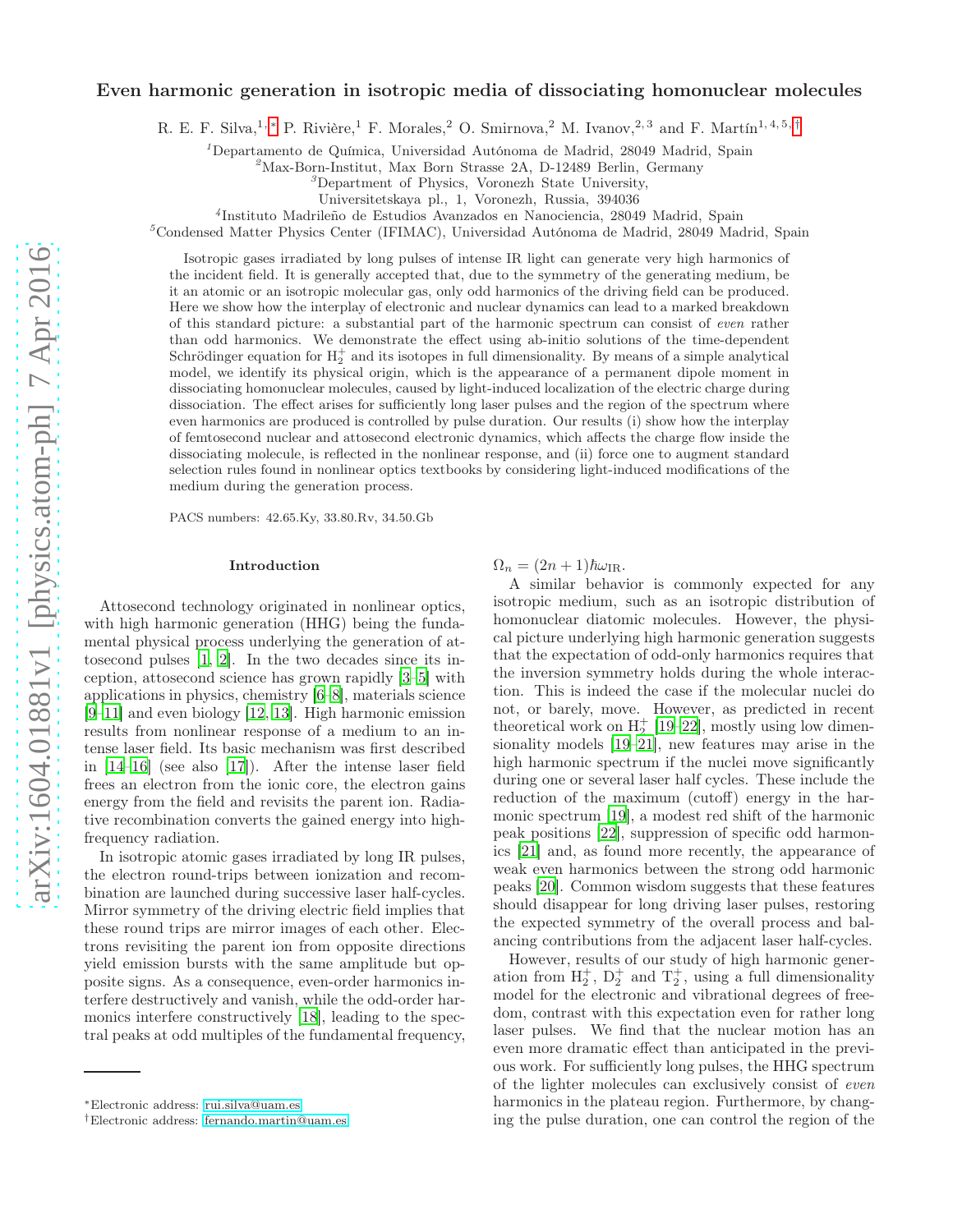

<span id="page-1-0"></span>Figure 1: HHG spectrum for a pulse of 800 nm,  $I = 3 \times 10^{14} \text{W/cm}^2$  and 5 (a), 10 (b), 14 (c) and 20 (d) optical cycles for  $\text{H}_2^+$ ,  $D_2^{\pm}$  and  $T_2^{\pm}$ . The dashed vertical lines indicates odd harmonics. The thick vertical lines indicate the ionization threshold (left line) and the cut-off energy obtained from  $E_{\text{cutoff}} = I_p + 3.17U_p$  (right line).

plateau where the even harmonics appear. We unambiguously link the appearance of even harmonics to electron localization on one side of the molecule. This induces a permanent dipole during dissociation, even for pulses containing tens of laser cycles. The linear Stark effect associated with the permanent dipole introduces a relative phase between the two consecutive electron round trips initiated in the adjacent laser half-cycles. As this phase approaches  $\pi$ , the odd harmonics are replaced by the even ones.

## HHG spectra

Fig. [1](#page-1-0) shows the calculated HHG spectra for the three different isotopes of the  $H_2^+$  molecule and different pulse durations. For the shortest pulse, 5 optical cycles, our results are very close to our earlier results for low dimensionality models [\[20](#page-6-15), [21](#page-6-14)]. The spectra from different isotopes are generally very similar, with several broad even harmonic lines between orders 36-40. The effect is independent of the isotope and hence of the nuclear motion; it is associated with the frequency chirp induced by the changing laser intensity between successive half-cycles in an ultra-short pulse. As expected, the effect disappears for the longer, 10-cycle pulse, and for the heaviest isotope, where the nuclear motion is negligible. However, for the lightest isotope even harmonics remain very prominent for 10, 14, and 20-cycle pulses. As one moves to higher orders, the harmonic peaks in  $H_2^+$  experience a red shift, up to a point that only even harmonics are observed for high enough orders. The spectral region where even harmonics dominate shifts to higher orders with increasing pulse duration. For the 20-cycle pulse even har-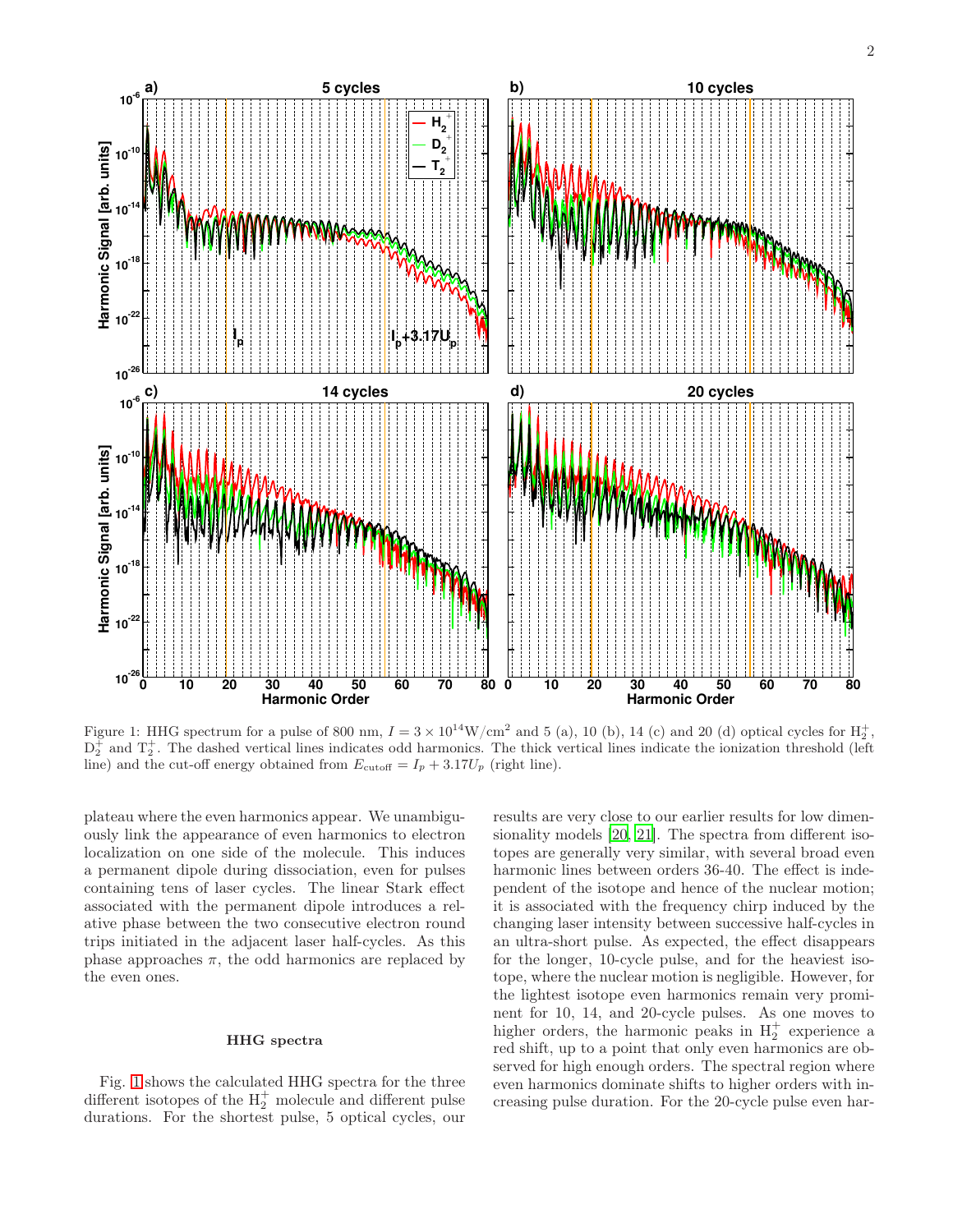monics also appear for the  $D_2^+$  isotope. Additionally, for the longer pulses, the harmonics from  $D_2^+$  and  $T_2^+$  are strongly suppressed in the plateau region compared to  $H_2^+$ , with rather dramatic modifications of the shape of the harmonic lines. What could be the origin of even harmonics in  $H_2^+$ , their shift with the pulse duration, and the emergence of two spectral regions where they are seen for 20-cycle pulse (the plateau and the cutoff)? What could be the origin of the combination of harmonic suppression and the dramatic harmonic line shape modifications for  $T_2^+?$ 

Two effects may be responsible. The first is electron localization, prominent in molecular dissociation [\[7](#page-6-16), [23\]](#page-6-17). Electron localization breaks the symmetry of the system and hence can lead to even harmonics, [\[20](#page-6-15), [21,](#page-6-14) [24\]](#page-6-18). The second is the asymmetry introduced by molecular dissociation between the raising and descending parts of the IR pulse [\[22\]](#page-6-13), in particular due to the shift in the characteristic ionization potential  $I_p$ . As pointed out in Ref. [\[22\]](#page-6-13), this asymmetry leads to the red shift. The analysis of the harmonic spectra for different pulse durations and isotopes allows us to distinguish the contributions of these two effects. We argue that both are important but have quite different impact in multi-cycle pulses. While electron localization controls the interference of the emission bursts from successive laser half-cycles, the frontback asymmetry pertains to the longer time-scale and hence leads to finer-scale modifications in the harmonic spectrum, for long pulses.

We first analyze the impact of dissociation-induced asymmetry between the raising and the falling edges of the pulse. As discussed above, the harmonic spectrum is formed by the interference of emission bursts produced during successive half-cycles. If the system response during several successive half-cycles is nearly identical, odd harmonics will form during the raising part of the pulse. The same would apply at the falling edge of the pulse, even if the system has changed due to dissociation. The interference of odd harmonics generated at the front and at the back of the pulse will then lead to modification of harmonic lineshapes, within their width. However, it will not turn odd harmonics into even. If the contributions from the raising and the falling parts of the pulse are phase-shifted by  $\pi$  in some spectral window, strong reshaping and suppression in this spectral window may result. This is precisely what we find for the heaviest isotope,  $T_2^+$ , for a 20-cycle pulse, between harmonics  $33 - 45$ : overall suppression, strong modification of line-shapes, but prominent odd harmonics nevertheless. To shift the harmonic lines on the scale of  $\hbar\omega_{\text{IR}}$ , where  $\omega_{IR}$  is the laser frequency, one has to modify the interference between successive half-cycles. We now show that the generation of a permanent dipole moment due to electron localization is the origin of such modification and the appearance of even harmonics.



<span id="page-2-0"></span>Figure 2: Sketch of the dynamics leading to electron localization. Full curves: potential energy curves of  $H_2^+$ . Dashed lines: initial nuclear wave packet. Vertical lines indicate transitions between molecular states. The meaning of processes 1, 2 and 3 is explained in the text.

#### Electron localization

The dissociative dynamics leading to eventual electron localization is well understood [\[23](#page-6-17)]. A sketch of this dynamics is shown in Fig. [2.](#page-2-0) During the first few cycles, the IR field, which is not yet intense enough to significantly ionize the molecule, induces Rabi-type oscillations between the  $1s\sigma_g$  and  $2p\sigma_u$  states, which lie much closer in energy than the  $1s\sigma_g$  state and the ionization continuum (process 1). As a result, excited vibrational states associated with the  $1s\sigma_g$  electronic state can be efficiently populated [\[25\]](#page-6-19), thus creating a vibrational wave packet. A similar vibrational wave packet is formed in the  $2p\sigma_u$ state. These wave packets then move towards larger internuclear distances (process 2), until they reach a region of internuclear distances where the  $1s\sigma_q$  and  $2p\sigma_u$  electronic states are very close in energy and are strongly coupled by the IR field. Therefore they mix, leading to localized states  $1s\sigma_g \pm 2p\sigma_u$ . The characteristic value of the internuclear distance  $R = R_C$  where the onset of localization occurs can be estimated by using the crite-rion from [\[26](#page-6-20)],  $R_C E_0 \omega_{\text{IR}} \simeq \omega_{gu}^2(R_C)$ , where  $E_0$  is the field amplitude and  $\omega_{gu}$  the energy difference between the  $1s\sigma_q$  and  $2p\sigma_u$  states at  $R = R_C$ . This criterion yields  $R_C \simeq 3.7$  a.u., shown in Fig[.2](#page-2-0) with a pink vertical line. Localization opens the barrier for dissociation, through the process called bond softening [\[27\]](#page-6-21). By then, the IR field has reached (or nearly reached) its peak intensity and tunnel ionization becomes prominent (process 3). This enhancement of tunnel ionization in the long R region is caused by both the reduced ionization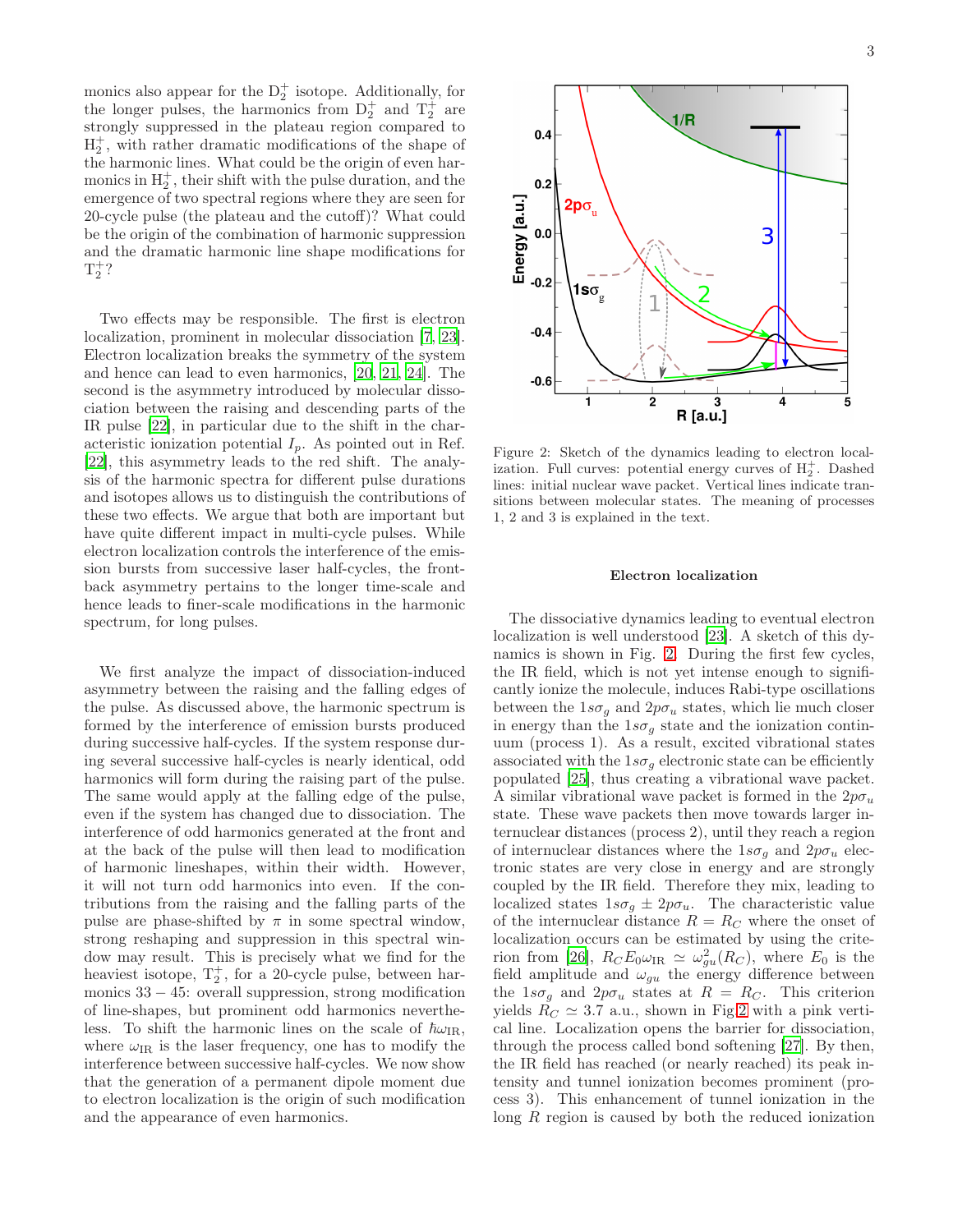

<span id="page-3-1"></span>Figure 3: R-dependent HHG spectrum obtained from equa-tion [\(1\)](#page-3-0) for a pulse of 800 nm,  $I = 3 \times 10^{14}$ W/cm<sup>2</sup> and 14 optical cycles for  $H_2^+$ . The horizontal lines indicate the position of odd harmonics.

potential (compared to the equilibrium geometry), which decreases with  $R$ , and the enhanced ionization caused by electron localization [\[28,](#page-6-22) [29\]](#page-6-23). It is important to stress that localization of the electron on one or the other side of the molecule depends on the phase of the laser field [\[30](#page-6-24)] and, therefore, can be controlled by the carrier-envelope phase [\[23\]](#page-6-17). Thus, the ulterior recombination process, i.e., harmonic generation, is acutely sensitive to the window of R where the medium symmetry is broken.

To quantify this picture and confirm our explanation, we have evaluated an R-dependent HHG spectrum,  $d(R, t)$ , as the Fourier transform defined as

<span id="page-3-0"></span>
$$
\ddot{d}(R,t) = \int \int \psi^* (R,z,\rho,t) \mathcal{O}(z) \psi (R,z,\rho,d) \rho d\rho dz, \tag{1}
$$

where  $\psi$  is the solution of the time-dependent Schrödinger equation (TDSE),  $\rho$  and z are cylindrical coordinates describing the position of the electron (see Methods), R is the internuclear distance, and  $\mathcal O$ is the dipole acceleration operator. The calculated Rdependent HHG spectrum is shown in Fig. [3](#page-3-1) for the 14-cycles pulse. As can be seen, even harmonics appear near the localization distance  $R \gtrsim R_C$  a.u., far beyond the equilibrium distance  $R_{eq} = 1.9$  a.u., in agreement with our arguments. This also explains the lack of even harmonics for heavier isotopes, which dissociate slower and do not reach the localization region before the pulse is over.

Fig. [4](#page-4-0) shows the time-windowed Fourier transforms (Gabor profiles) and the time evolution of the nuclear wave packets in  $H_2^+$  for 10 and 20 cycle pulses. For each pulse duration we select the time,  $t<sub>C</sub>$ , at which the density around the critical internuclear distance,  $R_C = 3.7$  a.u., is largest. By looking at the Gabor profile at  $t > t_C$  and at

the harmonics that are emitted at  $t<sub>C</sub>$ , we can predict the location of the even harmonics in the HHG spectra. For the 10-cycles pulse,  $R_C$  is reached when the intensity of the laser pulse is already decreasing. This leads to even harmonics in the lower region of the HHG spectrum. In contrast, for the 20-cycles pulse,  $R_C$  is already reached when the intensity of the laser pulse is still increasing. Consequently, even harmonics appear at higher energies in the spectrum. Note that even harmonics arise for sufficiently long pulses, when the nuclear wave packet has had enough time to reach  $R_C$ . By controlling the pulse duration one thus controls the region of the plateau where even harmonics appear.

This physical picture is further substantiated by analyzing the phase-shift in the emission bursts during successive half-cycles, accumulated due to the induced dipole moment. Fig. [5](#page-4-1) shows a sketch of the typical trajectory followed by an electron starting in a delocalized and localized initial bound state. In the second case, the localized bound state experiences a linear Stark shift, leading to additional phase difference accumulated between the ionization  $t_i$  and recombination  $t_r$  times,

$$
S_{t_i}^R = -\int_{t_i}^{t_r} \frac{R}{2} E(t) dt.
$$
 (2)

For trajectories generated in consecutive half-cycles, the accumulated phase difference is twice as large,

$$
\Delta S_{t_i} = S_{t_i}^L - S_{t_i}^R = \int_{t_i}^{t_r} RE(t) dt = Rv(t_r) \quad (3)
$$

In the last equality we have used the three-step model of HHG: for the electron starting with zero velocity at  $t_i$ , the integral of the laser field between  $t_i$  and  $t_r$  gives its instantaneous electron velocity  $v(t_r)$  at the return time  $t_r$ . Thus, we can rewrite this phase difference in terms of the electron recombination energy  $E_{\text{kin}} = v^2(t_r)/2$ , or the emitted photon energy,  $N\omega_{\text{IR}}$ ,

$$
\Delta S_{t_i} = R \sqrt{2E_{\text{kin}}} = R \sqrt{2[N\omega_{\text{IR}} - I_p(R)]}.
$$
 (4)

Fig. [6](#page-5-2) shows this phase difference as a function of the harmonic order and the internuclear distance. We have checked, by solving the classical equations of motion numerically, that the inclusion of the molecular potential adds an extra phase, which is however much smaller than that shown in Fig. [6,](#page-5-2) so that the global picture remains unchanged. In the vicinity of  $R_C \simeq 3.7$  a.u., where localization takes place, there is a large range of harmonic orders where the additional phase difference between the right and the left trajectories is  $\approx \pi$ , thus leading to even harmonic generation. According to Fig. [6,](#page-5-2) this occurs approximately between harmonic orders 20 and 40. Remarkably, Fig. [6](#page-5-2) predicts a phase difference of  $\approx 3\pi$ , hence a revival of even harmonic emission, between harmonic orders 60 and 80, in excellent agreement with the appearance of even harmonics in the cut-off region predicted by the ab initio calculations for  $H_2^+$  (see Fig. [1c](#page-1-0),d).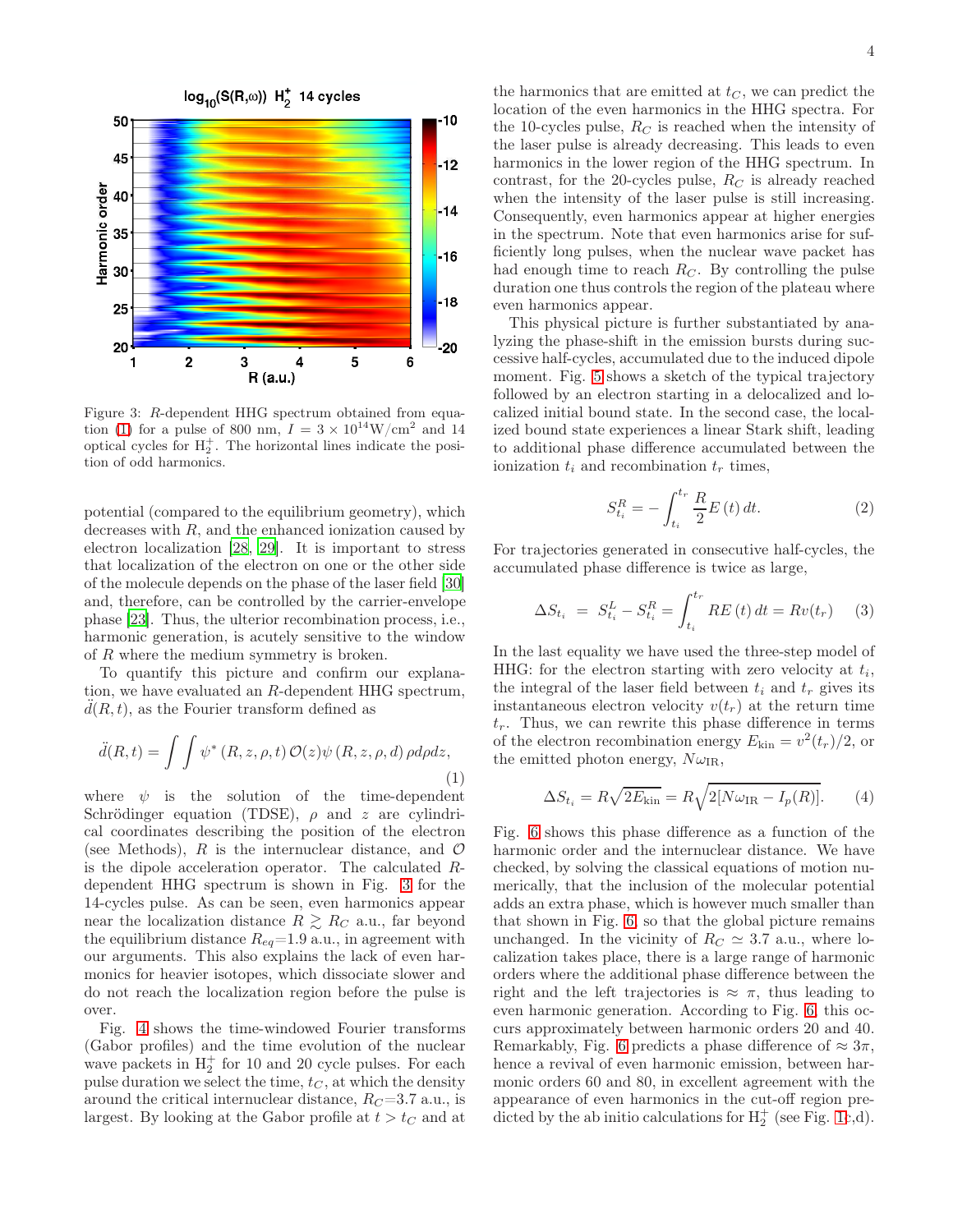

<span id="page-4-0"></span>Figure 4: Gabor profile (top panels) and nuclear wave packet distribution (bottom panels) for a pulse of 800 nm,  $I = 3 \times$  $10^{14}$ W/cm<sup>2</sup> and 10 (left) and 20 (right) optical cycles for  $H_2^+$ . The corresponding HHG spectra are shown on the left of the top panels. The dashed lines in the top panels represent the ionization threshold (lower line) and the upper bound for the appearance of even harmonics. For clarity, the potential energy curves of the  $H_2^+$  states are shown on the right of the bottom panels. The black horizontal arrow indicates the value of the internuclear distance at which electron localization occurs. The vertical lines that goes from the upper to the lower panels represent the time  $t<sub>C</sub>$  at which electron localization occurs (see text). The black curves in the lower panel represent the average R value of the nuclear wave packet.



<span id="page-4-1"></span>Figure 5: Sketch of the trajectories followed by the electron in two consecutive half cycles when it is initially delocalized (a) and localized (b).

Finally, Fig. [6](#page-5-2) also shows that the positions of the harmonic lines experience a slow frequency shift across the spectrum as  $R_C$  is varied, again in agreement with our ab-initio observations.

## Conclusion

Using the example of one-electron homonuclear diatomic molecules, we have shown how dynamics induced in the molecule can lead to a dramatic breakdown of the standard selection rules in high harmonic generation, including the nearly complete suppression of odd and the appearance of even harmonics for multi-cycle laser pulses, in a broad window of the harmonic spectrum. Our analysis links strong shifts of the harmonic lines with the appearance of a permanent dipole moment in dissociating homonuclear molecules, caused by electron localization. This dipole moment introduces phase shifts between the emission bursts during successive laser half-cycles, which can approach and exceed  $\pi$ . The ultimate origin of symmetry breaking is the sensitivity of the overall process to the carrier envelope phase of the laser pulse. The fact that minute changes in the driving laser field, associated with the carrier-envelope phase of a multi-cycle (20-cycle) laser pulse, can lead to strong effects in the harmonic spectrum, reflects very strong sensitivity of the underlying dissociation – localization dynamics to the details of the driving field. In classical systems, such extreme sensitivity is characteristic of dynamical chaos. Thus, our results suggest that high harmonic generation might also be a sensitive probe for the onset of dynamical chaos in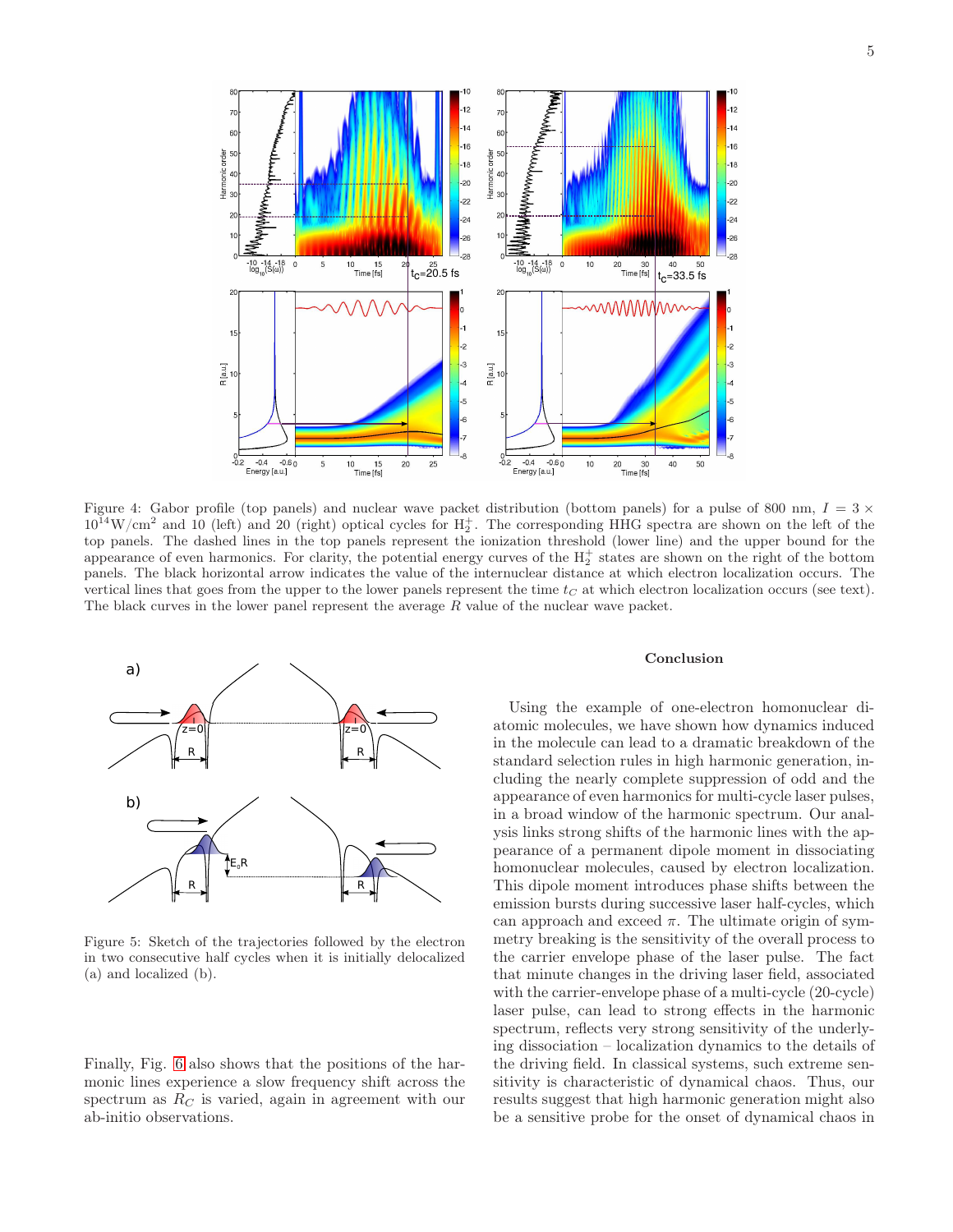

<span id="page-5-2"></span>Figure 6: Additional phase difference between two consecutive half cycles for an electron initially localized on one side of the molecule (in units of  $\pi$ ). The region between the vertical dashed lines indicated where localization actually takes place.

light-driven systems.

### Methods

Our theoretical method has been described in detail in [\[31\]](#page-6-25). Briefly, we solve the three-dimensional (3D) timedependent Schrödinger equation (TDSE) in cylindrical coordinates,  $\rho$  and z for the electron, R for the internuclear distance, where z coincides with the linear polarization direction of the electric field. We assume that the molecules are aligned with the linearly polarized driving IR field, neglecting their rotations. The electron azimuthal coordinate  $\phi$  is removed by the cylindrical symmetry of the problem. The TDSE reads

$$
i\frac{\partial\psi(\rho,z,R,t)}{\partial t} = [H_{el}(\rho,z,R) + T(R) + V(z,t)]\psi(\rho,z,R,t),
$$
\n(5)

where  $H_{el} = T_{el} + V_{eN} + 1/R$  is the electronic Hamiltonian of  $H_2^+$  or its molecular isotopes, T is the nuclear kinetic energy operator,  $V = zE(t)$  describes the interaction with the laser field in the length gauge,  $T_{el}$  is the nuclear kinetic energy operator, and the Coulomb potential  $V_{eN}$  describes the electron – nuclei interaction. Atomic units are used throughout unless stated otherwise. The external laser field is  $E(t) = E_0 f(t) \sin(\omega t)$ , where

$$
f(t) = \begin{cases} \cos^2\left(\frac{\pi t}{T}\right) & |t| \le \frac{T}{2} \\ 0 & |t| > \frac{T}{2} \end{cases} \tag{6}
$$

We have used a non-equidistant cubic 3D grid with  $|z|$  < 55,  $\rho$  < 50 and R < 30, and grid spacings  $\Delta z$ =0.1,  $\Delta \rho$ =0.075 and  $\Delta R$ =0.05 a.u. at the center of the grid. The grid spacings increase gradually from the origin to the box boundaries [\[31\]](#page-6-25). The Crank-Nicolson propagator with a split-operator method was used for timepropagation, with a time step  $\Delta t_{elec}=0.011$  a.u. for the electrons and  $\Delta t_{nuc}=0.11$  a.u. for the nuclei. The convergence of these parameters was checked. The initial, ground, state of the  $H_2^+$  molecule was obtained by diagonalizing the unperturbed Hamiltonian using the SLEPc routines [\[32\]](#page-6-26). Absorbers were placed at  $|z| > 35$  a.u. and  $\rho > 30$  a.u. to avoid artificial reflections from the boundaries.

At each time step, we have calculated the timedependent dipole  $\tilde{d}(t)$  as

$$
\ddot{d}(t) = \langle \psi(\rho, z, R, t) | \mathcal{O}(z) | \psi(\rho, z, R, t) \rangle_{\rho, z, R}, \qquad (7)
$$

where  $\mathcal O$  is the dipole acceleration operator and integration is performed over electronic  $(\rho, z)$  and nuclear  $(R)$ coordinates. The harmonic spectrum  $|\ddot{d}(\omega)|^2$  is given by the square of the Fourier transform (FT) of  $\ddot{d}(t)$ .

### Acknowledgments

We gratefully acknowledge X. B. Bian and A. D. Bandrauk for fruitful discussions and for sharing their data. This work was accomplished with an allocation of computer time from Mare Nostrum BSC and CCC-UAM and was partially supported by the European Research Council Advanced Grant No. XCHEM 290853, MINECO Project No. FIS2013-42002-R, ERA-Chemistry Project No. PIM2010EEC-00751, European Grant No. MC-ITN CORINF, European COST Action XLIC CM1204, and the CAM project NANOFRONTMAG. R.E.F.S. acknowledges FCT - Fundação para a Ciência e Tecnologia, Portugal, Grant No. SFRH/BD/84053/2012. M.I. acknowledges support of the EPSRC programme Grant No. EP/I032517/1 and the Voronezh State University.

- <span id="page-5-0"></span>[1] F. Krausz and M. Ivanov, Rev. Mod. Phys. 81, 163 (2009).
- <span id="page-5-1"></span>[2] A. Scrinzi, M. Y. Ivanov, R. Kienberger, and D. M. Villeneuve, Journal of Physics B: Atomic, Molecular and